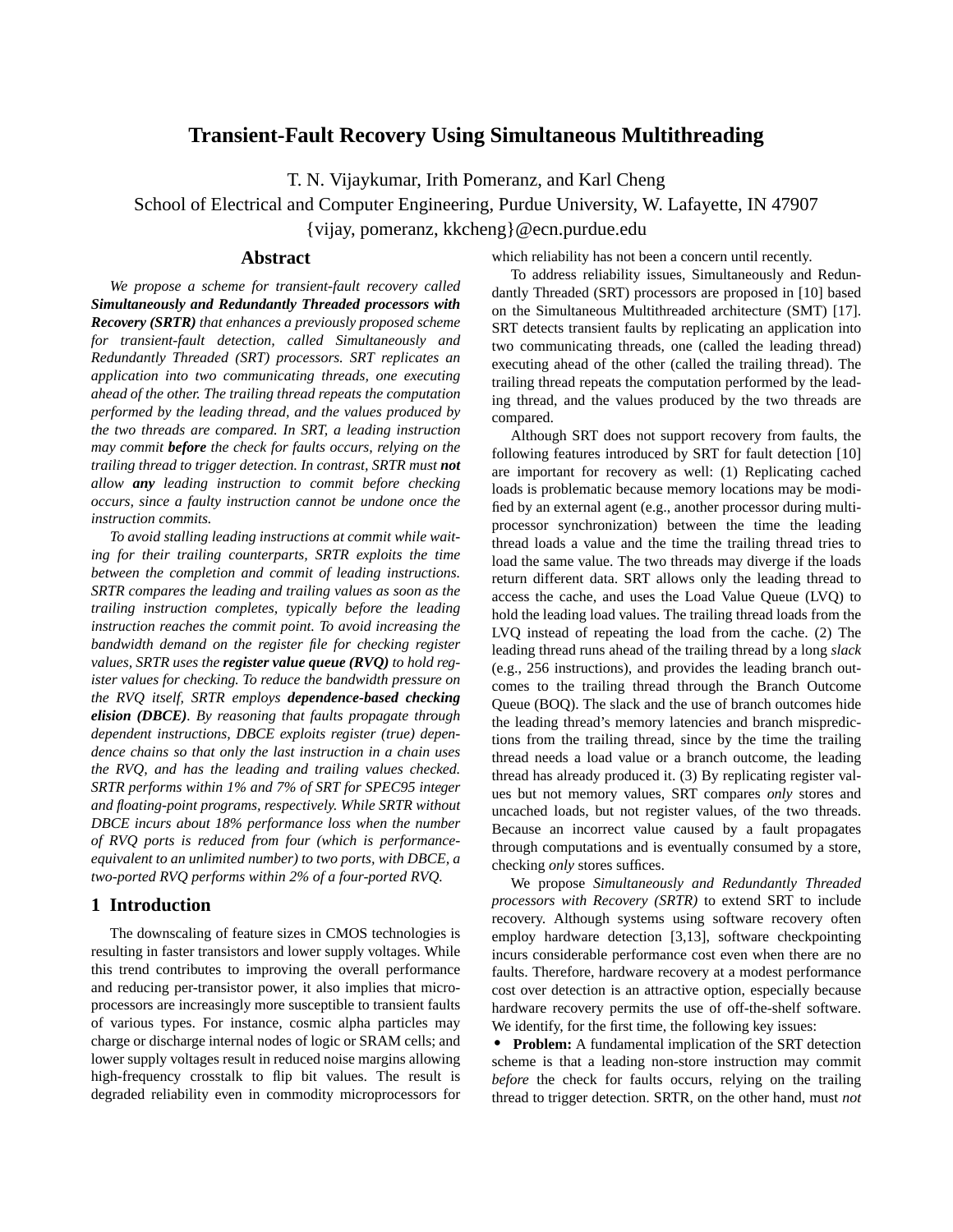allow *any* leading instruction to commit before checking occurs, since a faulty instruction cannot be undone once the instruction commits. Unless care is taken, leading instructions will stall at commit waiting for their trailing counterparts to complete and undergo checking. This stalling will create pressure on the instruction window and physical registers, and degrade performance.

**• Solution:** To avoid stalling leading instructions, SRTR exploits the time between the completion and commit of leading instructions. SRTR checks the results of a leading and the corresponding trailing instruction as soon as the trailing instruction completes, well before the leading instruction reaches the commit point. For the SPEC95 benchmarks, complete to commit times average at 29 cycles. This gap provides sufficient time for a trailing instruction to complete before the leading instruction reaches the commit point. To exploit the complete to commit time, the slack between the leading and trailing threads in SRTR must be short. At the same time, a slack that is too short would cause the trailing thread to stall due to unavailable branch outcomes and load values from the leading thread. To support an appropriately short slack, SRTR's leading thread provides the trailing thread with branch predictions instead of outcomes. Because the leading thread's branch predictions are available much earlier than the branch outcomes, and because a short slack is sufficient for hiding onchip cache hit latencies, SRTR avoids trailing thread stalls *even* with a short slack. We show that high prediction accuracies and low off-chip miss rates in the underlying SMT enable SRTR, using a slack of 32, to perform within 5% of SRT, using a slack of 256 (as in [10]), when the recovery mechanisms of SRTR are disabled so that both schemes target only detection.

**• Problem:** By the time a leading instruction reaches the commit point, its register value often has been written back to the physical register file. Because *all* instructions are checked in recovery, accessing the register file in order to perform the check will add substantial bandwidth pressure.

**• Solution:** SRTR uses a separate structure, the *register value queue (RVQ)*, to store register values and other information necessary for checking of instructions, avoiding bandwidth pressure on the register file.

**• Problem:** There is bandwidth pressure on the RVQ.

**• Solution:** We propose *dependence-based checking elision (DBCE)* to reduce the number of checks, and thereby, the RVQ bandwidth demand. By reasoning that faults propagate through dependent instructions, DBCE exploits register (true) dependence chains so that *only* the last instruction in a chain uses the RVQ and has leading and trailing values checked. The chain's earlier instructions in *both* threads completely elide the RVQ. SRT can be viewed as taking such elision to the extreme by observing that stores are the last instructions in any register dependence chain, and that only stores need to be checked. However, SRT's chains are too long for SRTR because the leading thread cannot commit until the last instruction in the long chain is checked. DBCE forms short chains by exploiting the abundant register dependencies in near-by instructions. Because of the short slack and short chains, the trailing chain's last instruction completes only a few cycles behind the leading chain's earlier instructions. Consequently, checking of the last instruction is usually done between the time the earliest leading instruction completes and the time it reaches the commit point. DBCE redundantly builds chains in both threads and checks its own functionality for faults. DBCE elides 35% of checks for the benchmarks we consider. SRTR performs within 1% and 7% of SRT for SPEC95 integer and floatingpoint programs, respectively. SRTR without DBCE incurs about 18% performance loss when the number of RVQ ports is reduced from four (which is performance-equivalent to an unlimited number) to two ports. With DBCE, a 2-ported RVQ performs within 2% of a 4-ported RVQ.

SRTR is guaranteed to provide recovery from single transient faults except those that affect the register file and that fail to propagate through dependence chains, in which case SRTR guarantees detection.

We review SRT in [Section 2](#page-1-0). We describe the SRTR scheme in [Section 3](#page-2-0) and DBCE in [Section 4.](#page-4-0) In [Section 5](#page-7-0), we present experimental results. In [Section 6,](#page-10-0) we discuss related work, and conclude in [Section 7](#page-11-0).

# <span id="page-1-0"></span>**2 Transient-fault detection: background**

SRT uses SMT's multithreaded execution to replicate an application into two communicating threads, one executing ahead of the other. Comparing the results of two redundant executions is the underlying scheme to detect transient faults in SRT. Because detection is based on replication, the extent to which the application is replicated is important. SRT formalizes this notion by defining the *sphere of replication (SoR)* [10], pointing out that (1) all computation and data within this sphere are replicated such that each thread uses its own copy, (2) data entering the SoR is independently read by the two threads using *input replication*, (3) data exiting the SoR from the two threads are compared using *output comparison*, and only one copy of the checked data is stored outside the SoR. Note that the input replicator and output comparator are outside the SoR. The input replicator and output comparator must be self-checked and are typically implemented using dual-rail logic. Because data outside the SoR is not replicated, other forms of protection such as ECC are needed outside the SoR.

Two possible SoRs defined in [10] are: processor and registers inside the SoR, with the cache hierarchy outside; and only the processor inside the SoR, with the registers and cache hierarchy outside. In the first SoR, leading and trailing thread values need to be compared only for stores and uncached loads, while other instructions can commit without comparing values. SRT uses a store buffer (StB) in which the leading thread places its committed store values and addresses. The trailing thread's store values and addresses are compared against the StB entries to determine whether a fault has occurred. In the second SoR, all register values need to be checked. Checking registers requires large buffers with high bandwidth to avoid performance degradation.

As explained in [Section 1](#page-0-0), to handle cached loads, SRT uses the ECC-protected Load Value Queue (LVQ) in which the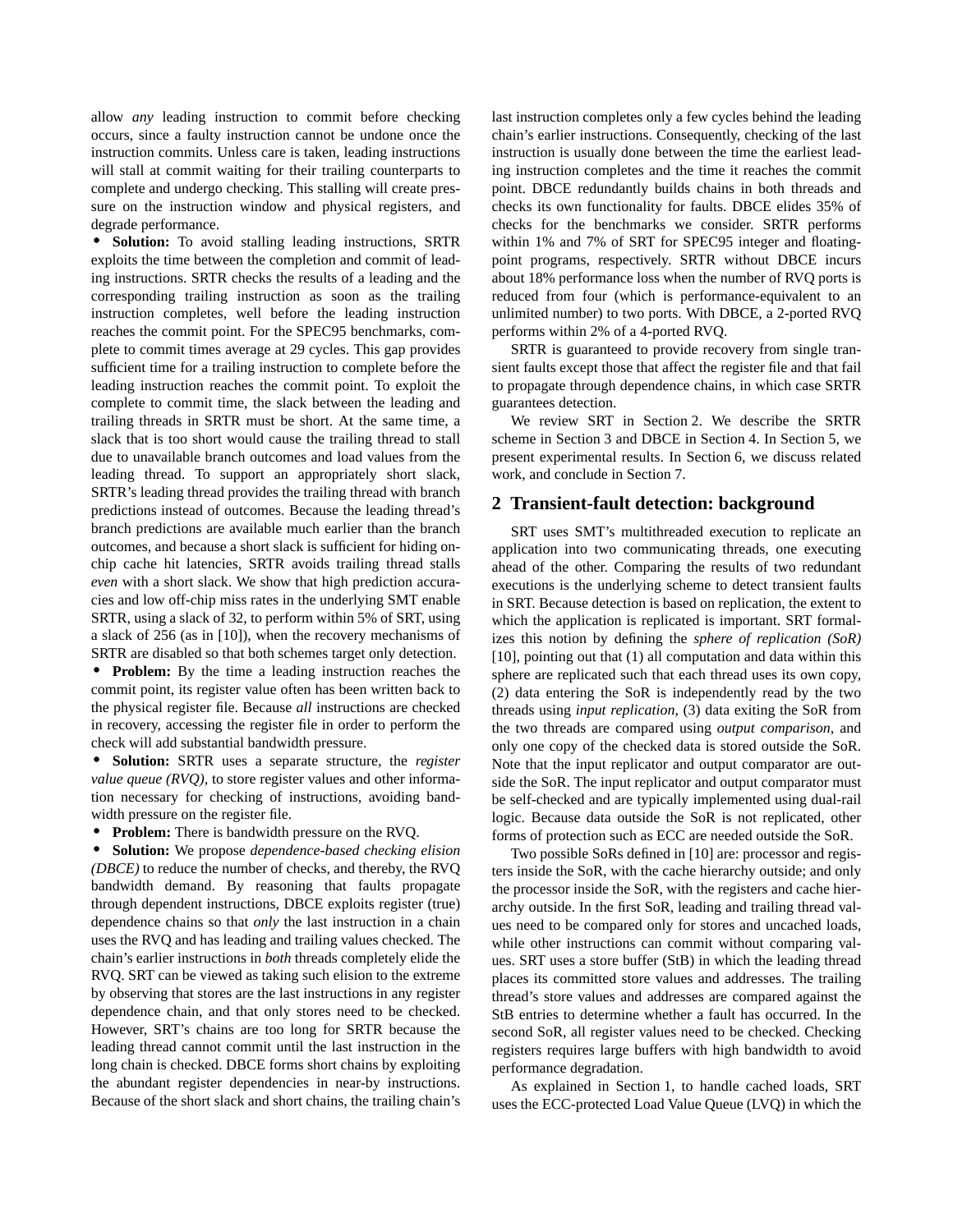

<span id="page-2-1"></span>**FIGURE 1: (a) SRTR's Sphere of Replication. (b) SRTR's additions to SMT.**

leading thread deposits its committed load values and addresses. The trailing thread obtains the load value from the LVQ, instead of repeating the load from the memory hierarchy. The Active Load Address Buffer proposed in [10] is an alternative for the LVQ that also addresses this problem. We use the LVQ because it is simpler.

A key optimization in SRT is that the leading thread runs ahead of the trailing thread by an amount called the *slack* (e.g., the slack may be 256 instructions). In addition, the leading thread provides its branch outcomes via the branch outcome queue (BOQ) to the trailing thread. The slack and the communication of branch outcomes hide the leading thread's memory latencies and avoids branch mispredictions from the trailing thread. Due to the slack, by the time the trailing thread needs a load value or branch outcome, the leading thread has already produced it.

SRT assumes that uncached accesses are performed nonspeculatively. SRT synchronizes uncached accesses from the leading and trailing threads, compares the addresses, and replicates the load data. SRT assumes that code does not modify itself, although self-modifying code in regular SMTs already requires thread synchronization and cache coherence which can be extended to keep the leading and trailing threads consistent. For input replication of external interrupts, SRT suggests forcing the threads to the same execution point and then delivering the interrupt synchronously to both threads.

# <span id="page-2-0"></span>**3 Transient-fault recovery**

We propose *Simultaneously and Redundantly Threaded processors with Recovery (SRTR)* that enhances SRT to include transient-fault recovery. A natural way to extend SRT to achieve recovery is to use the rollback ability of modern pipelines, which is provided to support precise interrupts and speculative execution [9]. Because transient faults do not persist, rolling back to the offending instruction and re-executing guarantees forward progress.

In SRT, a leading non-store instruction may commit *before* the check for faults occurs. SRTR, on the other hand, must *not* allow *any* instruction to commit before it is checked for faults. Trailing instructions must complete and results must be compared as much before the leading instructions reach the commit point as possible, so that leading instructions do not stall at commit. Therefore, the slack between the threads cannot be

long. At the same time, a near-zero slack would cause the trailing thread to stall due to unavailable branch outcomes and load values from the leading thread. To support a short slack, SRTR's leading thread provides the trailing thread with branch predictions. In contrast, SRT's leading thread provides branch outcomes. Accordingly, SRTR counts slack in terms of fetched (speculative) instructions, while SRT counts slack in terms of committed instructions.

SRT uses committed values for branch outcomes, load addresses and values, and store addresses and values. Consequently, the StB, LVQ, and BOQ are simple queues that are not affected by mispredictions. Because SRTR compares speculative values of the leading and trailing threads, SRTR needs to handle the effects of mispredictions on these structures.

SRTR uses the SoR that includes the register file. Like SRT, SRTR uses an out-of-order, SMT pipeline [16]. The pipeline places instructions from all threads in a single *issue queue.* Instructions wait in this queue until source operands become available, enabling out-of-order issue. Apart from the issue queue, each thread's instructions are also held in the thread's private *active list (AL)*. When an instruction is issued and removed from the issue queue, the instruction stays in its AL. Instructions commit from the AL in program order, enabling precise interrupts.We illustrate SRTR's SoR and SRTR's additions to SMT in [Figure 1](#page-2-1).

# **3.1 Synchronizing leading and trailing threads**

For every branch prediction, the leading thread places the predicted PC value in the *prediction queue (predQ).* This queue is similar to the BOQ except that it holds predictions instead of outcomes. The predQ is emptied in queue-order by the trailing thread. Using the predQ, the two threads fetch essentially the same instructions without diverging.

Because the ALs hold the instructions in predicted program order and because the two threads communicate via the predQ, corresponding leading and trailing instructions occupy the same positions in their respective ALs. Thus, they can be easily located for checking. Note that corresponding leading and trailing instructions may enter their ALs at different times, and become ready to commit at different times. However, we use the fact that the instructions occupy the same position in their ALs to keep the implementation simple.

Due to the slack, the leading and trailing threads resolve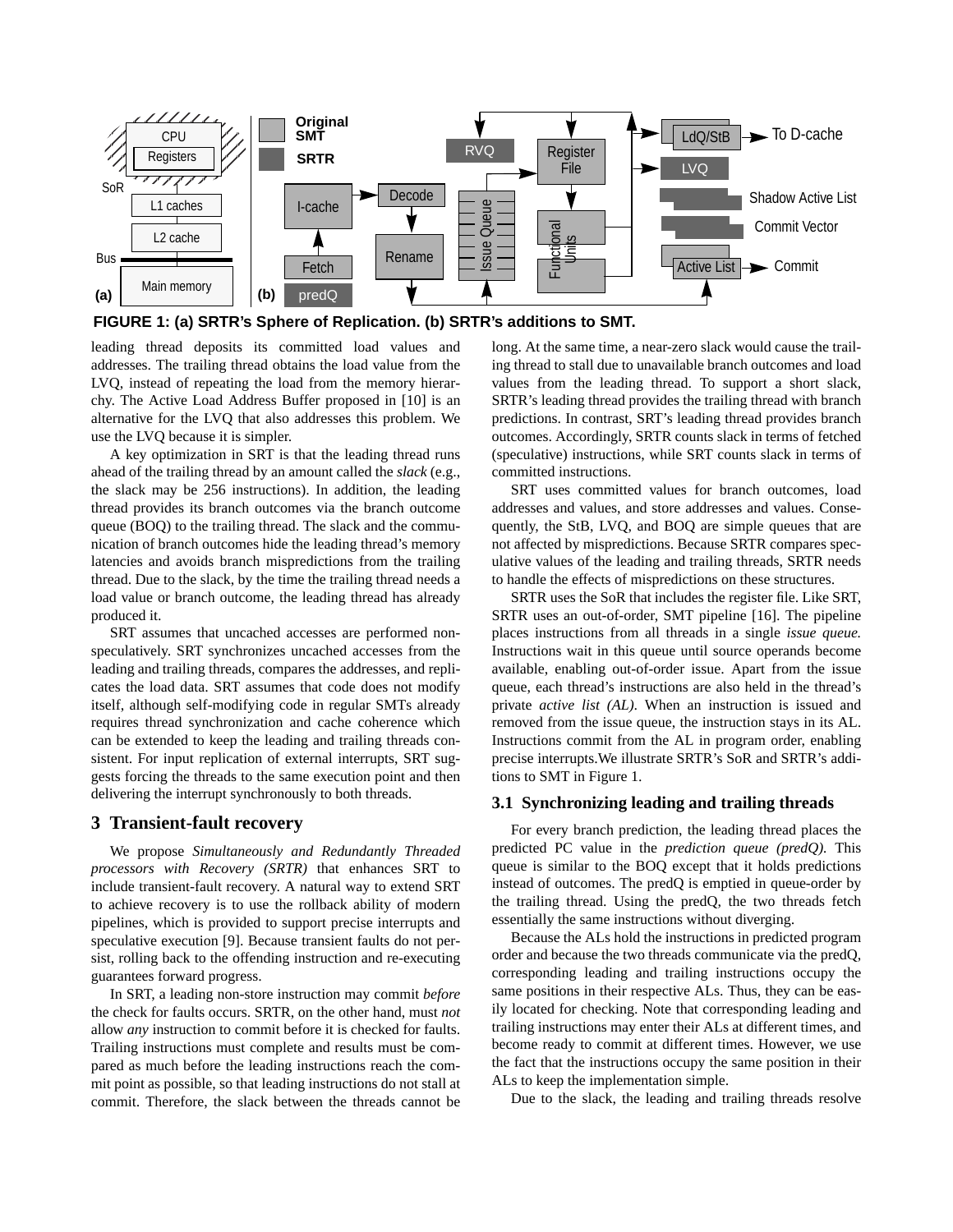their branches at different times. Upon detecting a misprediction in the leading thread, the leading thread cleans up the predQ, preventing the trailing thread from using mispredicted entries placed earlier in the predQ. There are two possibilities for the timing of events related to a misprediction: (1) The leading branch resolves after the trailing thread has already used the corresponding predQ entry, or (2) the leading branch resolves before the entry is used by the trailing thread.

The first possibility implies that the trailing AL position which mirrors the leading branch's AL position is valid and contains the trailing branch. There are mispredicted trailing instructions in the trailing AL. The leading thread then squashes the mispredicted instructions in the trailing AL, and the existing predQ entries which contain fetch PCs from the incorrect path. Because the leading and trailing ALs are identical, the leading branch can use its own AL pointer to squash the trailing AL. The second possibility implies that the trailing AL position which mirrors the leading branch's AL position is beyond the tail of the trailing AL. In this case, the leading branch squashes all predQ entries later than its own predQ entry, and places the branch outcome in the predQ to be used by the trailing thread later. To prevent faults from causing incorrect squashing, AL pointers are protected by ECC.

Although the leading thread rolls back the predQ and the ALs of both threads upon a misprediction, the leading branch's outcome is still checked against the trailing branch's outcome. The rollback is an optimistic action to reduce the number of mispredicted trailing instructions, assuming that the leading thread is fault-free. If the leading thread's misprediction is incorrectly flagged due to a fault, the trailing branch's check triggers a rollback. We discuss the details of checking in [Section 3.3](#page-3-0).

## **3.2 Modifying LVQ**

SRT uses a strict queue-ordering for the LVQ, i.e., the leading thread inserts committed load values and addresses at the tail, and the trailing thread empties the load values and addresses from the head of the queue. SRTR modifies SRT's LVQ to operate on speculative cached loads, and therefore, cannot maintain the strict queue order of SRT. To keep the LVQ as compact as possible, we use a table, called the *shadow active list (SAL)*, to hold pointers to LVQ entries [\(Figure 1](#page-2-1)(b)). The SAL mirrors the AL in length but is much narrower than the LVQ, and instructions can use the AL pointer to access their information in the SAL. The SAL is also helpful in checking register values as explained in [Section 3.3](#page-3-0).

A leading load allocates an LVQ entry when the load enters the AL, and places a pointer to the entry in the SAL. Because loads enter the AL in (speculative) program order, LVQ entries are allocated in the same order, simplifying misprediction handling, as explained at the end of the section. Upon issue, the leading load obtains its LVQ pointer from the SAL and places its load value and address in the LVQ. The trailing load also obtains the LVQ pointer from the SAL, and the trailing load's address and the leading load address stored in the LVQ are compared, as done in SRT. On a match, the trailing load obtains the leading load value from the LVQ. A mismatch of the addresses flags a rollback (as explained in [Section 3.3](#page-3-0)) with three possibilities: (1) the address value produced by a previous instruction is faulty and the faulty instruction will initiate a rollback upon being checked; (2) the address computation of the load is faulty and the load instruction will cause rollback to be initiated; (3) the previous instruction was checked and committed and the address register has been corrupted since. Because the register file is inside the SoR, SRTR flags a fault but cannot recover in the third case without protecting the register file with ECC.

Even though leading instructions are fetched and placed ahead of the corresponding trailing instructions in the issue queue, it is possible that a trailing load is issued before the leading load. A possible solution is to place the premature trailing load's address in the empty LVQ entry. When the leading load arrives at the LVQ, the addresses are compared and the pending trailing load is satisfied. This solution naturally extends to the case where a trailing load issues after the leading load, but finds the LVQ entry empty due to the leading load missing in the cache. Note that the LVQ is ECC-protected and so values stored in it are not vulnerable to faults.

An LVQ entry is relinquished in queue order after the trailing instruction reads the entry. Upon a leading branch misprediction, the SAL is rolled back in parallel with the clean-up of the AL. To facilitate the rollback of the LVQ, branches place the LVQ tail pointer in the SAL at the time they enter the AL. Because the LVQ is in (speculative) program order, the LVQ tail pointer points to the LVQ entry to which the LVQ needs to be rolled back, if the branch mispredicts. A mispredicted branch's AL pointer locates the LVQ tail pointer in the SAL, and the LVQ is rolled back to the pointer. Like the predQ's rollback, the LVQ's rollback is also an optimistic action and the leading branch is checked to confirm the misprediction.

## <span id="page-3-0"></span>**3.3 Checking leading and trailing instructions**

SRTR checks the leading and trailing instructions as soon as the trailing instruction completes. Register values often have been written back to the physical register file by the time the check is performed. To address this issue, SRTR uses a separate structure, the *register value queue (RVQ)* to store register values for checking, avoiding bandwidth pressure on the register file ([Figure 1\(](#page-2-1)b)). In this section, we assume that all the instructions including branches, but excluding loads and stores use the RVQ to be checked. We assume that the RVQ can provide the required bandwidth. We address the bandwidth pressure on the RVQ in Section 4.

Because the trailing instructions need to locate the leading counterpart's value in the RVQ, the leading instruction allocates an RVQ entry at the time of entering the AL, and places a pointer to the entry in the SAL for the trailing instruction. After the leading instruction writes its result back, it enters the *fault-check* stage, as shown in [Figure 2.](#page-4-1) In the fault-check stage, the leading instruction puts its value (for branches, the next PC, the prediction and the outcome are all part of the value) in the RVQ using the pointer from the SAL. The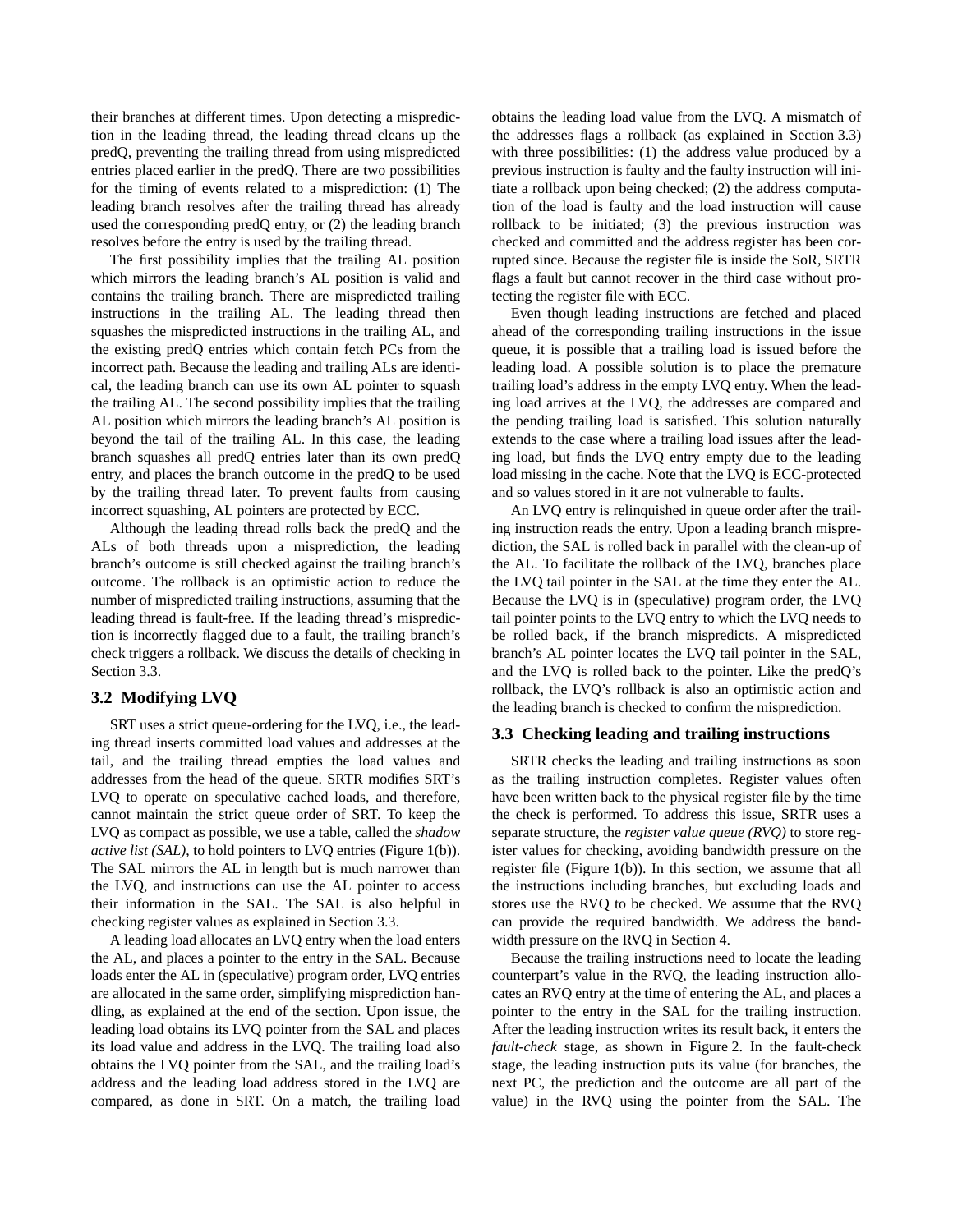

<span id="page-4-1"></span>**FIGURE 2: SRTR pipeline with fault-check stage.**

instruction then waits in the AL to commit or squash due to faults or mispredictions. Because the fault-check stage is *after* writeback, the stage does not affect branch misprediction penalty, or the number of bypass paths.

The trailing instructions also use the SAL to obtain their RVQ pointers and find their leading counterparts' values. While it is likely that the leading instruction reaches the faultcheck stage before the trailing instruction, out-of-order pipelines may reverse the order. To handle such reversals, if the trailing instruction finds the RVQ entry of its leading counterpart to be empty, it places its own value. When the leading instruction reaches the fault-check stage, it finds the value and the check is performed. A full/empty bit in the RVQ is used to indicate whether or not the RVQ entry contains leading or trailing values. The full/empty bits need to be ECC-protected to prevent corrupted full/empty bits from causing leading and trailing instruction pairs to wait forever. An RVQ entry is relinquished in queue order after the checking is done. Branch misprediction clean-up of the RVQ uses the SAL in the same way as the clean-up of the LVQ.

SRTR places completed leading store values and addresses in the StB. When a trailing store completes, its value and address are compared to the leading store's value and address in the StB, similar to the checking of load addresses in the LVQ.

Register values, store addresses and values, and load addresses are checked in the RVQ, StB, and LVQ, respectively. If a check succeeds, the *commit vector (CV)* entries corresponding to the leading and trailing instructions are set to the *checked-ok* state. Indexed by AL pointers, the CVs are parallel to the ALs ([Figure 1](#page-2-1)(b)). As instructions are placed in the AL, their CV entries are set to the *not-checked-yet* state. A leading instruction commits only if its CV entry and its trailing counterpart's CV entry are in the checked-ok state. If the state is not-checked-yet, the instruction is stalled at commit until it is checked. Due to the slack, leading instructions may commit ahead of their trailing counterparts.

If a check fails, the CV entries of the leading and trailing instructions are set to the *failed-check* state. When a failedcheck entry reaches the head of the leading AL, all later instructions are squashed. The leading thread waits until the trailing thread's corresponding entry reaches the head of the trailing AL before restarting both threads at the offending instruction. Because there is a time gap between the setting and the reading of the CV and between the committing of leading and trailing counterparts, the CV is protected by ECC to prevent faults from corrupting it in the time gap.

There are faults from which SRTR cannot recover: After a register value is written back and the instruction producing the value has committed, if a fault corrupts the register, then the fact that leading and trailing instructions use different physical registers will allow us to detect the fault on the next use of the register value. However, SRTR cannot recover from this fault. To avoid this loss of recovery, one solution is to provide ECC on the register file.

# <span id="page-4-0"></span>**4 Reducing bandwidth demand on RVQ**

The RVQ needs to allow as many writes or reads of register values per cycle as the number of leading and trailing nonmemory instructions completing in one cycle. Because the RVQ has as many entries as in-flight leading instructions (around 120 64-bit values, totaling to 1KB), providing multiple ports to support high bandwidth (e.g., four 64-bit values per cycle) may be hard.

We propose *dependence-based checking elision (DBCE)* to reduce the number of instructions accessing the RVQ. To keep the implementation simple, we use only simple dependence chains such that each instruction in a chain has at most one parent and one child (instead of maintaining the full dependence graph). By reasoning that faults propagate through dependent instructions, DBCE exploits register (true) dependence chains so that *only* the last instruction in a chain uses the RVQ, and has the leading and trailing values checked. We show an example of a five-instruction sequence in [Figure 3\(](#page-5-0)a). The chain's earlier instructions in *both* threads completely elide the RVQ. If the last instruction check succeeds, it signals the previous instructions in the chain that they may commit; if the check fails, all the instructions in the chain are marked as having failed and the earliest instruction in the chain triggers a rollback. A key feature of DBCE is that both leading and trailing instructions redundantly go through the same dependence chain formation and checking-elision decisions, allowing DBCE to check its own functionality for faults.

If the last instruction of a chain is further in the instruction stream and completes much later than the other instructions, the chain's earlier instructions will stall at commit. To avoid this situation, DBCE forms short dependence chains (e.g., 3-4 instructions) by exploiting the abundant register dependencies in near-by instructions. If DBCE's chains are *m* instructions long, DBCE checks only one out of *m* instructions, reducing the bandwidth by a factor of *m*. Because of short slack and short chains, the trailing chain's last instruction completes just a few cycles behind the leading chain's earlier instructions. Consequently, checking of the last instructions is usually done between the time the earliest leading instruction completes and the time it reaches the commit point.

Because leading loads deposit their values in the LVQ for the trailing loads, there is no notion of eliding of checking for load values, and hence loads are not included in the chains. Stores are checked in the StB and do not use the RVQ. Therefore, stores are not included in the chains as well. Because branches do not produce register values, branches cannot be in the middle of a chain. A branch may be at the end of a chain and in that case it itself cannot elide checking but it helps elide checking for the instructions preceding it in its chain. If chains are allowed to cross branches, mispredictions will require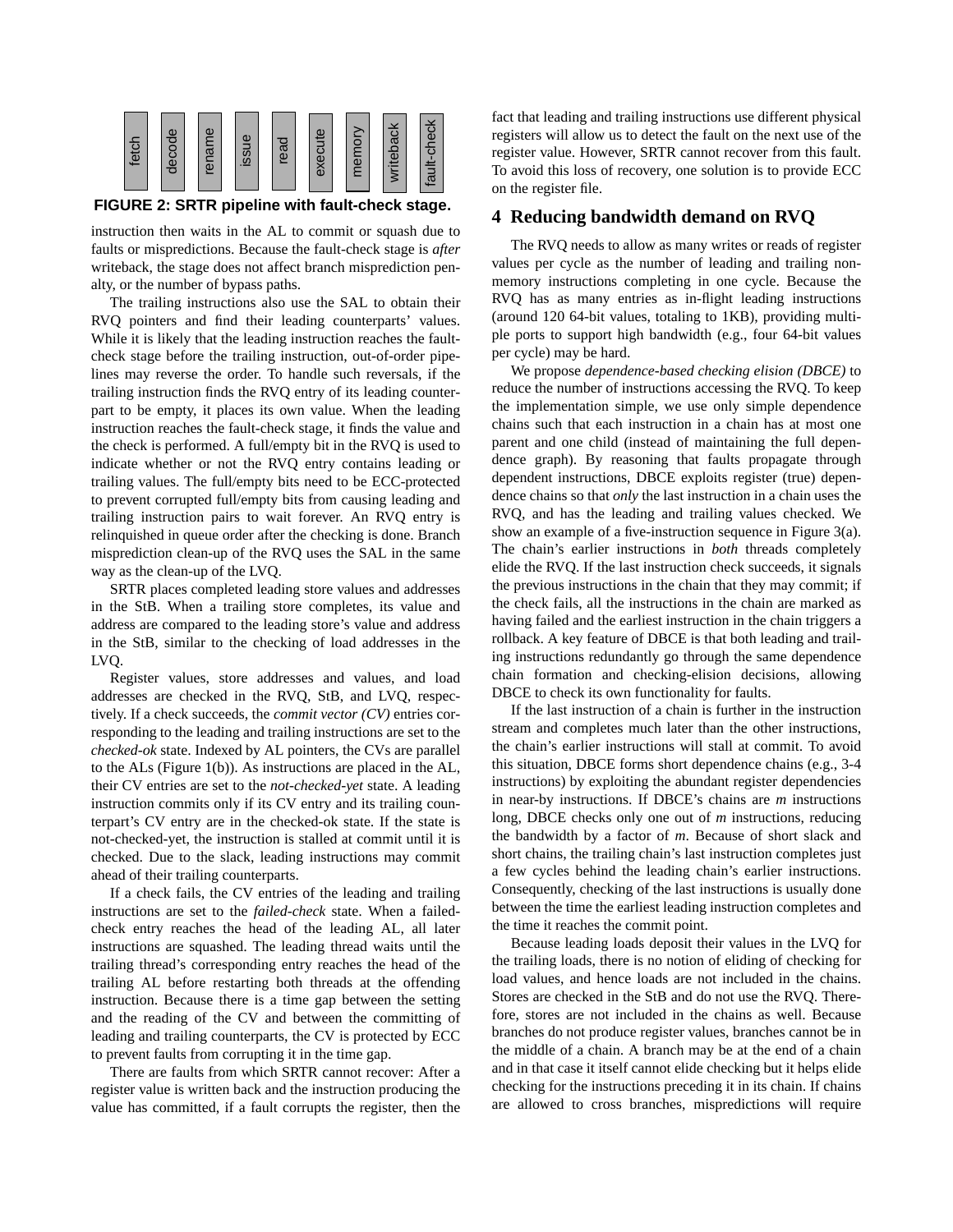

<span id="page-5-0"></span>

clean-up of chains whose later instructions have been squashed due to an intervening branch misprediction. To avoid such clean-ups, DBCE disallows chains from crossing branches.

Care must be taken in forming chains with instructions that mask a subset of bits (e.g.,  $r2 := r1 \& 0 \times r100$ ), or that compare two values (e.g.,  $r1 := (r2 < r3)$ ). If a masking (or comparing) instruction is in a chain, then the instruction may mask a fault in its source operands. Such masking violates the key assumption behind DBCE, that faults are propagated by dependences, and a later instruction included in the masking instruction's chain cannot detect the masked fault. For instance, in a chain containing  $r1 := r2 + r3$ ,  $r2 := r1$  & 0xff00, and  $r4 := r2 + r3$ , the check done on the value of r4 does not cover all the bits of r1. If the first instruction produces a faulty value for r1, and r1 is used by instructions other than the one shown above, recovery will not be possible. This issue can be resolved by disallowing masking instructions in the middle of a chain. A masking instruction may, however, start a chain because the instruction's source operands will be checked in previous chains, without allowing any faults to be masked. If an instruction masks some bits for specific inputs (e.g., multiply masks all the bits if one of its source operands is zero), a pessimistic approach would be to disallow the instruction in the middle of a chain. Since the likelihood of such input-specific masking is low, it may be acceptable to ignore the masking and treat the instruction as a non-masking instruction.

Exploiting dependence chains consists of (1) forming dependence chains in the leading thread and the corresponding chains in the trailing thread, and tagging each chain with a unique tag, (2) identifying the instructions in the leading and trailing threads requiring the check, (3) preventing the rest of the instructions (leading and trailing) in the chains from accessing the RVQ and from checking, and (4) notifying the non-checking instructions in the chains after the check is performed.

#### **4.1 Forming dependence chains**

To form dependence chains, DBCE uses the dependence chain queue (DCQ), which holds information about renamed instructions that were fetched in the last few cycles (e.g., 1-2 cycles). The instructions are kept in the instruction fetch order. Each DCQ entry holds the destination physical register and the AL pointer of an instruction, a tag which identifies the chain to which the instruction belongs, and a flag to indicate if the instruction already has a dependent instruction in its dependence chain. The AL pointer of the first instruction in a chain is used as the chain's tag. [Figure 3](#page-5-0)(b) shows the DCQ entries for only the leading instructions in the example of [Figure 3\(](#page-5-0)a), assuming that logical register x maps to physical register 100  $+ x.$ 

Upon entering the DCQ, an instruction associatively searches the DCQ using its source physical register numbers, matching them against destination physical register numbers of instructions in the DCQ. If there is no match on any source register, or if all the matching instructions already have their flags set indicating that those instructions already have children, there is no live chain to which the current instruction can belong; then the instruction uses its own AL pointer as its tag, and clears its own flag to start a new chain. Branches cannot start a chain, and are removed from the DCQ if they cannot join a live chain. If there is a matching entry with a clear flag, the current instruction adds itself to the matching entry's chain by setting the matching entry's flag and obtaining the matching entry's AL pointer and tag. It clears its flag to allow additional instructions to join the chain. If two sources of an instruction match entries with clear flags, the current instruction adds itself to the chain corresponding to the first source.

Leading and trailing instructions form chains independently. Because there are no dependencies between the two threads, the DCQ can hold the two threads simultaneously. However, because fetching of leading and trailing instructions is interleaved, care must be taken to ensure that the DCQ will form identical dependence chains in the leading and trailing threads. The chains formed may be different if fetch brings a number of leading instructions, switches and brings a smaller number of trailing instructions before switching back to the leading thread. The larger number of leading instructions may cause longer chains to be formed than the fewer trailing instructions.

A simple solution is to have the leading and trailing threads each occupy half the DCQ, as shown in [Figure 4\(](#page-6-0)a). Every cycle either leading or trailing thread instructions reach the DCQ. The DCQ evicts the oldest entries of the same thread to make room for the new instructions. Upon evicting the oldest entries, the DCQ terminates the chains originating at the entries, ensuring that the chains stay short and span at most as many cycles as the DCQ depth. The instructions in the terminated chains are recorded in the *check table* for later use. The AL pointer of each of the oldest entries is used to search the DCQ tags, and the matching entries are all the instructions in the chain originating at the oldest entry. Although the number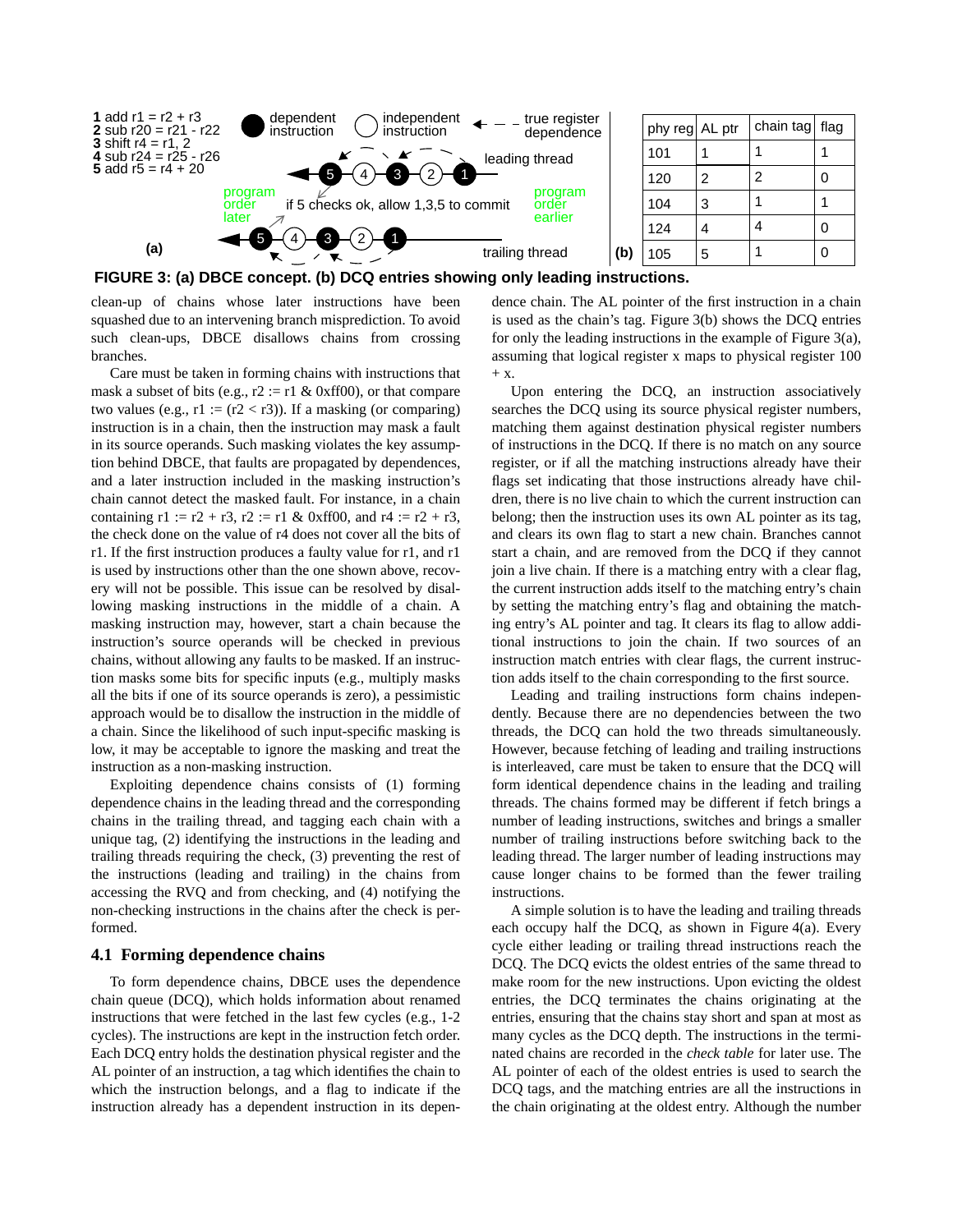

<span id="page-6-0"></span>**FIGURE 4: (a) DCQ. (b) Check Table.**

of oldest entries may be as large as the fetch width requiring as many parallel searches of the DCQ, the DCQ's small size keeps this parallel search manageable (e.g., 8-way search of 16 entries).

The matching DCQ entry that has a clear flag is the last instruction in the oldest entry's chain. The chain's non-last instructions use their AL pointers to index into the check table. In the table, the non-last instructions set the *not-check* bits to indicate that they elide checking, and they update their *lastinstruction* fields with the last instruction's AL pointer. The chain's last instruction keeps its not-check bit clear and updates its last-instruction field with its own AL pointer. [Figure 4](#page-6-0)(b) shows the fields for the example in [Figure 3\(](#page-5-0)a), using "L" to denote leading instructions and "T" to denote trailing instructions. Thus, the check table records the chain, identifying the chain's last instruction as needing to check and the rest of the instructions as eliding checking. The check table also associates the eliding instructions with the last instruction whose check covers them.

Operating on renamed instructions guarantees that matching source registers with previous destinations without checking for multiple matches in the DCQ is correct. Also, the DCQ implements a subset of the functionality of renaming and bypass. While it may be possible to use the existing renaming and bypass logic, we describe the DCQ separately for clarity, avoiding implementation details of rename and bypass.

#### **4.2 Using dependence chains**

When a leading or trailing instruction reaches writeback, the instruction uses its AL pointer to index into the check table and obtain the AL pointer of the last instruction in its chain. Then the leading and trailing not-check bits in the check table entry are compared. If the bits do not match (indicating a mismatch between the leading and trailing chains caused by a fault), the CV entries of the last instructions in both chains are set to failed-check. Otherwise, if the not-check bit is set, the instruction elides checking and waits in the AL to commit, holding its last instruction AL pointer. If the not-check bit is clear, the leading instruction places its value in the RVQ for later checking. Note that the AL pointers carried by the instructions are ECC-protected. This allows the leading and trailing instructions to access the check table independently without checking against each other's AL pointers.

Later, the trailing instruction indexes into the check table and the not-check bits are compared as above. If both the leading and trailing not-check bits are clear, the leading instruction's value is obtained from the RVQ. The leading and trailing instructions' values are then compared. If the check succeeds, the trailing AL pointer is used to mark the CV entries of both leading and trailing instructions as checked-ok. If the check fails, the CV entries are marked as failed-check. In a chain, only the last-instruction's CV entries are marked, and the rest of the instructions' CV entries remain in the notchecked-yet state. If the trailing instructions reach the RVQ first, then the role of the leading and trailing instructions reverse in the above.

When a leading instruction reaches the head of the AL, its last-instruction's AL pointer is compared to that of its trailing counterpart. On a match, the leading instruction uses its lastinstruction's AL pointer to probe the leading and trailing CV entries. Depending on the CV entries, the instruction waits (if the CV entries are not-checked-yet), commits (if the CV entries are checked-ok), or squashes (if the CV entries are failed-check); squashing also occurs on a mismatch. When a trailing instruction reaches the head of its AL, if the leading thread has already committed, the CV entry of the trailing thread is guaranteed to be checked-ok and the trailing instruction will commit.

Upon instruction commit, the check table entry corresponding to the committing instruction's AL pointer are cleared. On an instruction squash, the check table entries corresponding to the squashed AL pointers are invalidated. Because the DCQ holds later instructions down the stream from the squashing instruction, all the DCQ entries from the squashing thread are discarded on a squash.

DBCE needs to guarantee that a dependence chain is fully formed before any of the instructions in the chain enter the writeback stage. Otherwise, when earlier instructions need to know the identity of the last instruction to update the CV and AL, the last instruction will not yet have been identified. We avoid this situation by ensuring that the number of cycles the DCQ spans (1-2 cycles) is smaller than the number of pipeline stages between issue and writeback (usually more than two).

If an interrupt/exception occurs in the middle of a chain, the exception delivery (which is the same as in SRT, as described at the end of [Section 2\)](#page-1-0) places the exception at the same execution point in both threads. The excepting instruction and all the previous instructions in the chain wait in the active list for the last instruction in the chain to complete and be checked. Even though the last instruction may be after the excepting instruction in program order, it is acceptable to allow the last instruction to complete but not commit. Only after the checking occurs, is the excepting instruction (and all the previous instructions in the chain) deemed ready to commit. Under this condition, when the excepting instruction reaches the commit point in both threads, an exception is flagged. The rest of the instructions in both threads are now squashed. After the interrupt is handled, execution restarts at the same point for both threads, and new chains are formed afresh. Thus, instructions are committed one by one, exactly as in conventional SMT.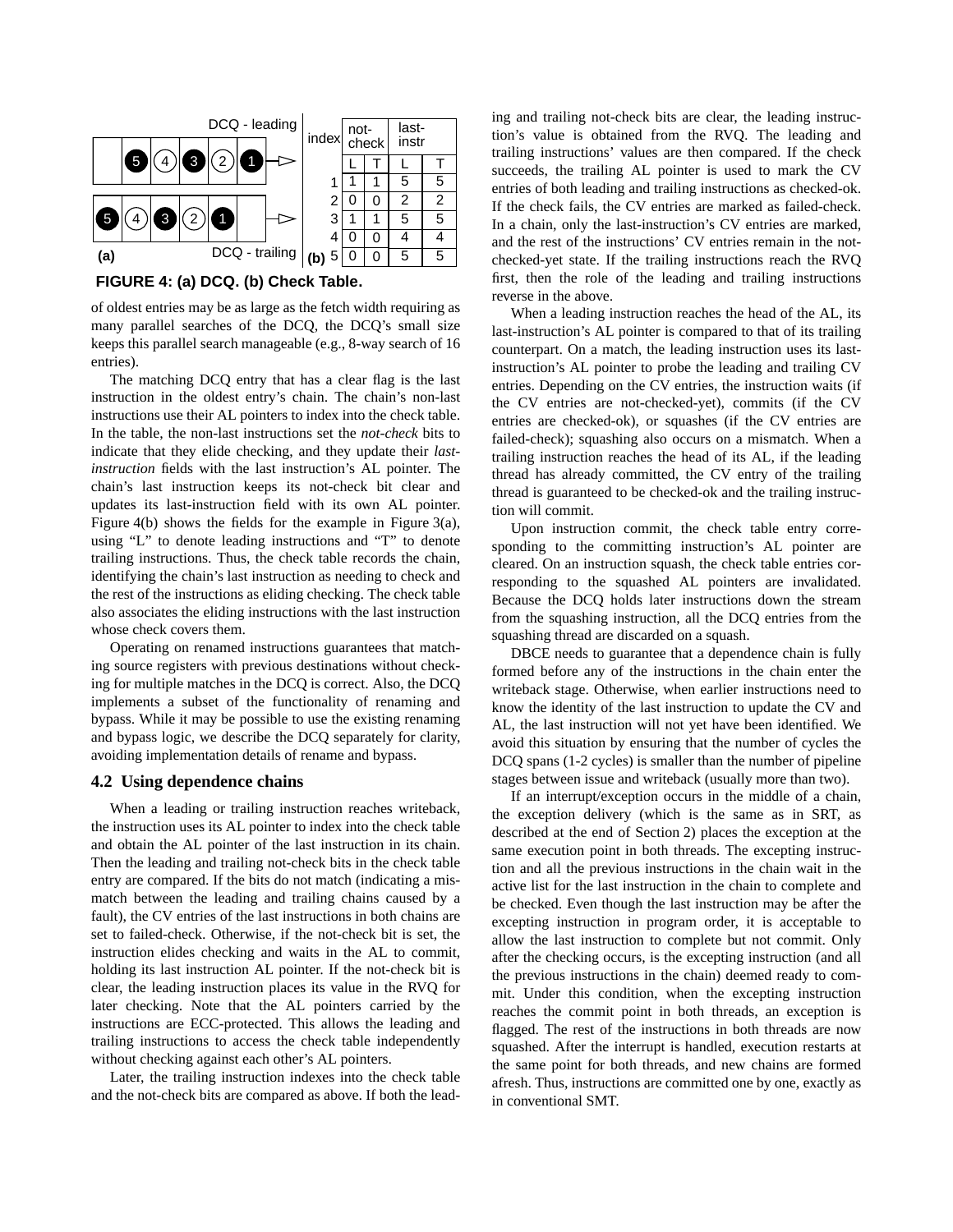| Component         | <b>Description</b>                   |  |
|-------------------|--------------------------------------|--|
| Processor         | 8-way out-of-order issue, 128-entry  |  |
|                   | issue queue                          |  |
| <b>Branch</b>     | hybrid 8K-entry bimodal, 8K-entry    |  |
| prediction        | gshare, 8K 2-bit selector            |  |
|                   | 16-entry RAS, 4-way1K BTB (10-       |  |
|                   | cycle misprediction penalty)         |  |
| L1 I- and D-cache | 64KB, 32-byte blocks, 4-way, 2-cycle |  |
|                   | hit, lock-up free                    |  |
| L2 unified cache  | 1 Mbyte, 64-byte blocks, 4-way, 12-  |  |
|                   | cycle hit, pipelined                 |  |
| Main memory       | Infinite capacity, 100 cycle latency |  |

<span id="page-7-1"></span>**Table 1: Hardware parameters for base system.**

To allow several accesses every cycle, the DCQ has to provide high bandwidth. Because the DCQ holds a small number of instructions, it can be implemented to support high bandwidth (e.g., 8-16 instructions each requiring one 8-bit destination register number, three 8-bit AL pointers, and a few bits for a flag, totaling to about 80 bytes). Building a high-bandwidth RVQ, which is kilobytes in size, is harder, for the same reason that rename tables are widely multiported but D-caches are only dual-ported. The check table is also a high-bandwidth structure because every leading and trailing instruction accesses it. Because the check table holds only two AL pointers and two flags per entry, multi-porting it is easier than multi-porting the much-larger RVQ.

## <span id="page-7-0"></span>**5 Experimental results**

We modify the Simplescalar out-of-order simulator [2] to model SMT and SRT. [Table 1](#page-7-1) shows the base system configuration parameters used throughout the experiments. The frontend of our base pipeline is long to account for SMT and deep pipelines corresponding to high clock speeds. Like SRT, we approximate a high-bandwidth trace cache by fetching past three branches, and at most eight instructions, per cycle [10]. [Table 2](#page-7-2) presents the SPEC95 benchmarks and their inputs used in this study. In the interest of space, we show results for a subset of the SPEC95 applications, which are representative of our results over the entire SPEC95 suite. We run the benchmarks to completion, or stop at 1 billion instructions in the interest of simulation time.

We present results in the absence of faults in order to study the performance cost of SRTR over SRT. In the presence of faults, SRTR can recover but SRT will stop as soon as it detects a fault. Therefore, a comparison of performance is not possible when faults occur. In addition, faults are expected to be rare enough that the overall performance will be determined by fault-free behavior.

Because the basic scheme used in SRTR for detection is different from that used in SRT, we start by comparing the SRTR detection scheme (without recovery) against SRT. We refer to the detection scheme implemented in SRTR as *SRTRd*. SRTRd uses a short slack and it communicates branch predictions between the leading and trailing threads, while SRT uses a long slack and communicates branch outcomes. In the same experiment, we also show the performance impact of near-zero

<span id="page-7-2"></span>**Table 2: Benchmarks and inputs.**

| <b>Benchmark</b>    | Input  | #instrs x $10^6$ | single thread |
|---------------------|--------|------------------|---------------|
|                     |        |                  | <b>IPC</b>    |
| $g_{0}$             | train  | 600              | 1.17          |
| lisp                | test   | 1000             | 1.63          |
| gcc                 | test   | 1000             | 1.28          |
| perl                | jumble | 1000             | 1.90          |
| ijpeg               | vigo   | 1000             | 2.58          |
| vortex              | train  | 1000             | 2.12          |
| m88ksim             | test   | 500              | 2.89          |
| compress            | train  | 40               | 2.16          |
| swim                | test   | 780              | 2.53          |
| applu               | train  | 680              | 2.93          |
| fpppp               | train  | $\overline{510}$ | 0.59          |
| su <sub>2</sub> cor | test   | 1000             | 2.18          |
| hydro2d             | test   | 1000             | 1.94          |
| tomcaty             | test   | 1000             | 2.69          |

slack. Then, we report the average time gap between complete to commit, and average memory latencies in the base SMT. These parameters determine the constraints on SRTR's slack which needs to be shorter than the average complete to commit times to avoid leading thread stalls at commit, but long enough to avoid trailing thread stalls due to empty LVQ. We then compare SRTR (providing recovery) using a high-bandwidth RVQ, to SRTRd and SRT. This comparison gives the performance cost of recovery over detection. We show the impact of the RVQ size on SRTR's performance. Finally, we show the bandwidth reduction achieved by DBCE while maintaining the same performance as the high-bandwidth RVQ.

# <span id="page-7-3"></span>**5.1 SRT versus SRTRd**

In [Figure 5](#page-8-0), we compare SRTRd and SRT. We show the performance normalized to the base SMT executing only the standard program. We use a slack of 256 and a 256-entry BOQ, 256-entry LVQ and 256-entry StB for SRT, exceeding the sizes for the best performance reported by SRT [10]. For SRTRd, we use predQ/LVQ/StB sizes of 128/128/128 for a slack of 128, 80/96/80 for a slack of 64, 48/96/48 for a slack of 32, and 18/96/18 for a slack of 2. The purpose of this experiment is to compare using a short slack and communicating branch predictions between the leading and trailing threads, against using a long slack and communicating branch outcomes. We do not want the queues to fill up and interfere with this comparison. Therefore, we keep the sizes of SRTRd's queues appropriately large for each slack value. It is important to note that SRTR needs a short slack to avoid leading instructions stalling at commit while waiting for trailing instructions to complete and be checked. This effect does not exist in SRTRd, which performs well with higher values of slack.

From [Figure 5,](#page-8-0) the performance of SRT is between 2% to 45% worse than the base SMT. These numbers are in line with SRT [10]. On average, SRT is 21% worse than SMT for the integer programs (*go* through *compress*), and 27% worse than SMT for the floating point (FP) programs (*swim* through *tomcatv*). In general, programs which exhibit enough ILP to saturate the processor resources in the base SMT incur higher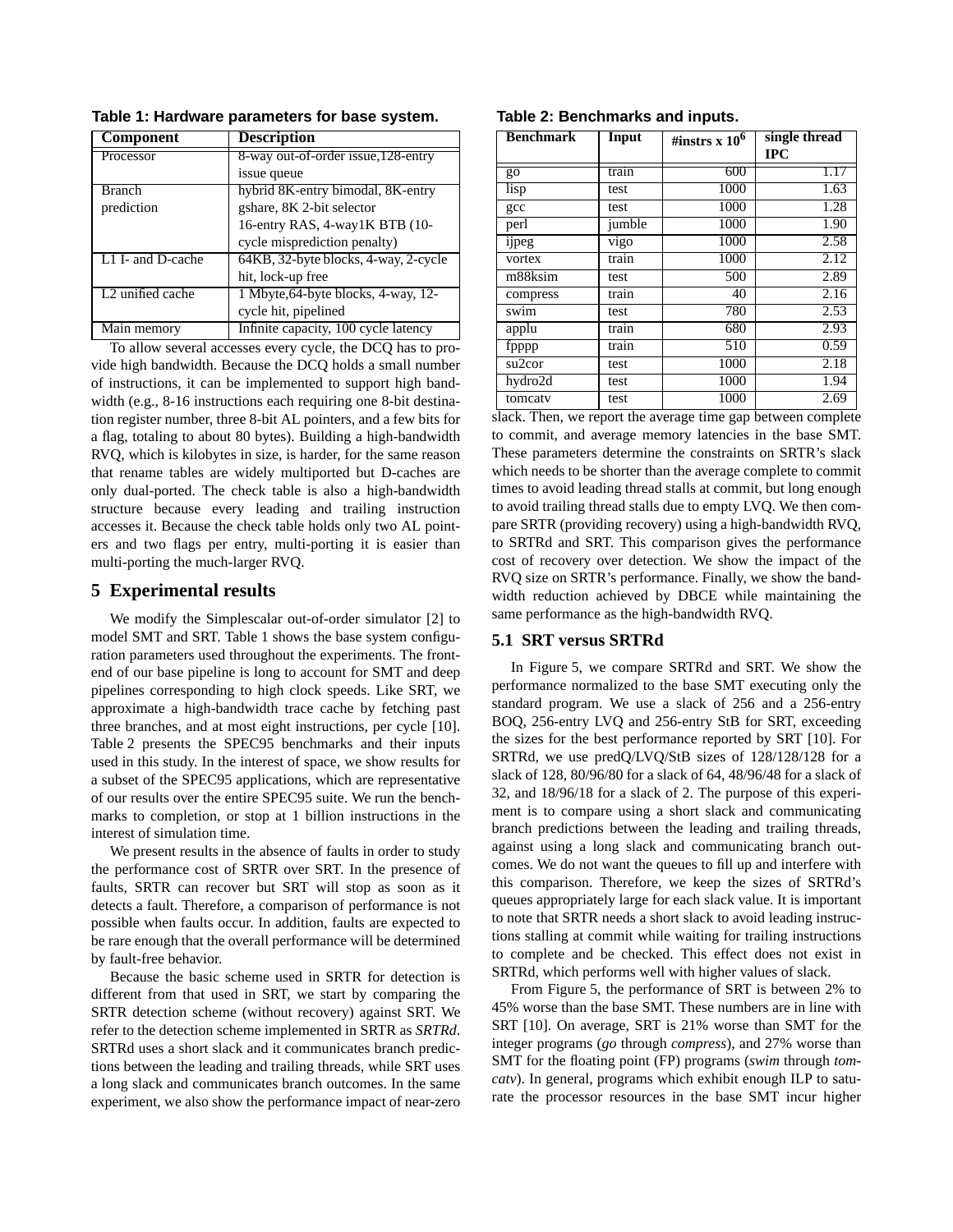

<span id="page-8-0"></span>performance loss due to replication in SRT (and SRTRd).

While a short slack of 64 or 32 performs close to a slack of 256, a near-zero slack of 2 incurs greater performance loss for many programs. For the integer programs, SRTRd on average performs as well as SRT for slacks of 128 and 64, and within 1% of SRT for a slack of 32, showing that communicating branch predictions works as well as outcomes. For a slack of 2, STRTd performs about 5%, on average, worse than SRT, with *lisp* incurring a 10% performance loss. This loss is mainly due to unavailable load values in the LVQ (explained in [Section 5.2](#page-8-1)). For the FP programs, SRTRd performs as well as SRT for a slack of 128, and within 3% and 5% of SRT for a slack of 64 and 32, respectively. For a slack of 2, SRTRd performs about 8%, on average, worse than SRT, with *hydro2d* incurring a 26% performance loss.

In a few cases such as *go*, *tomcatv*, and *su2cor*, SRTRd performs slightly better than SRT due to the interaction between branch mispredictions and slack. Branch mispredictions cause the actual slack to reduce temporarily. In SRT, this reduction results in the trailing thread stalling for branch outcomes, whereas SRTRd is not affected by this reduction because SRTRd's trailing thread uses branch predictions which are available earlier than branch outcomes. Long delays in branch resolution in *tomcatv* and *su2cor,* and *go*'s frequent mispredictions make these programs vulnerable to this effect.

## <span id="page-8-1"></span>**5.2 Constraints on SRTR's slack**

While SRTRd performs well with a large slack, recovery will require a shorter slack as discussed earlier. In this section, we explain why a short slack suffices, and how short the slack

| <b>Benchmark</b>    | Ave. memory | #Ave. complete to |  |
|---------------------|-------------|-------------------|--|
|                     | latency     | commit time       |  |
| go                  | 2.02        | 15.5              |  |
| lisp                | 2.0         | $\overline{22.8}$ |  |
| gcc                 | 2.15        | 20.5              |  |
| perl                | 2.22        | 27.3              |  |
| ijpeg               | 2.15        | 27.4              |  |
| vortex              | 2.15        | 39.4              |  |
| m88ksim             | 2.01        | 25.4              |  |
| compress            | 2.89        | 26.5              |  |
| swim                | 3.36        | 39.5              |  |
| applu               | 3.64        | 34.3              |  |
| fpppp               | 2.0         | 20.6              |  |
| su <sub>2</sub> cor | 3.83        | 40.1              |  |
| hydro2d             | 5.80        | 45.4              |  |
| tomcaty             | 2.01        | $\overline{31.3}$ |  |

<span id="page-8-2"></span>

may be and still not impact performance. For SRT, SRTRd, and SRTR (providing recovery), the slack needs to be long enough to hide the leading thread's average memory latency from the trailing thread. However, SRTR's slack needs to be short enough so that trailing instructions can complete and be checked before the leading counterparts reach the commit point. Hence, SRTR's slack needs to be longer than the memory latency but shorter than the complete to commit time.

In [Table 3,](#page-8-2) we tabulate the average number of cycles between complete and commit and the average memory latency for the base SMT. We compute the average memory latency as L1 hit time  $+ L1$  miss rate  $* L1$  miss penalty  $+ L2$ miss rate \* L2 miss penalty. This latency is the impact of the leading thread's load latency on the trailing thread assuming the worst case where the latency is completely exposed in the trailing thread. We see that due to good cache performance, the average memory latency is close to the hit time suggesting that the slack primarily needs to hide on-chip cache hit latencies. In general, the FP programs (*swim* through *tomcatv*) have a higher memory latency explaining their worse performance with shorter slacks. For instance, *hydro2d* has a long average memory latency, and performs poorly with a slack of 2.

For all the programs, the gap between the average complete to commit time and the average memory latency is large enough to allow a slack longer than the average memory latency but shorter than the average complete to commit time. Even for memory-intensive applications which may have higher miss rates than our benchmarks, the gap is likely to be large enough to allow a reasonable slack. Note that slack is counted in number of instructions by which the leading thread is ahead, and the numbers in [Table 3](#page-8-2) are numbers of cycles. Because fetch can obtain up to 8 instructions per cycle, a slack of 32 is equivalent to 4 cycles.

#### **5.3 SRTR recovery**

The average complete to commit times in [Table 3](#page-8-2) suggest a range for appropriate slack values. To select an acceptable value for the slack, it is important to note that the complete to commit time of individual instructions vary quite widely. For instance, *lisp, compress* and *tomcatv* have 40%, 50%, and 40%, respectively, instructions whose complete to commit times are fewer than 10 cycles. Therefore, a long slack may cause many leading instructions to stall at commit waiting for their trailing counterparts to complete and be checked. It is thus important to select a slack value which accommodates the majority of the instructions.

In [Figure 6](#page-9-0), we compare SRT using a slack of 256 to SRTR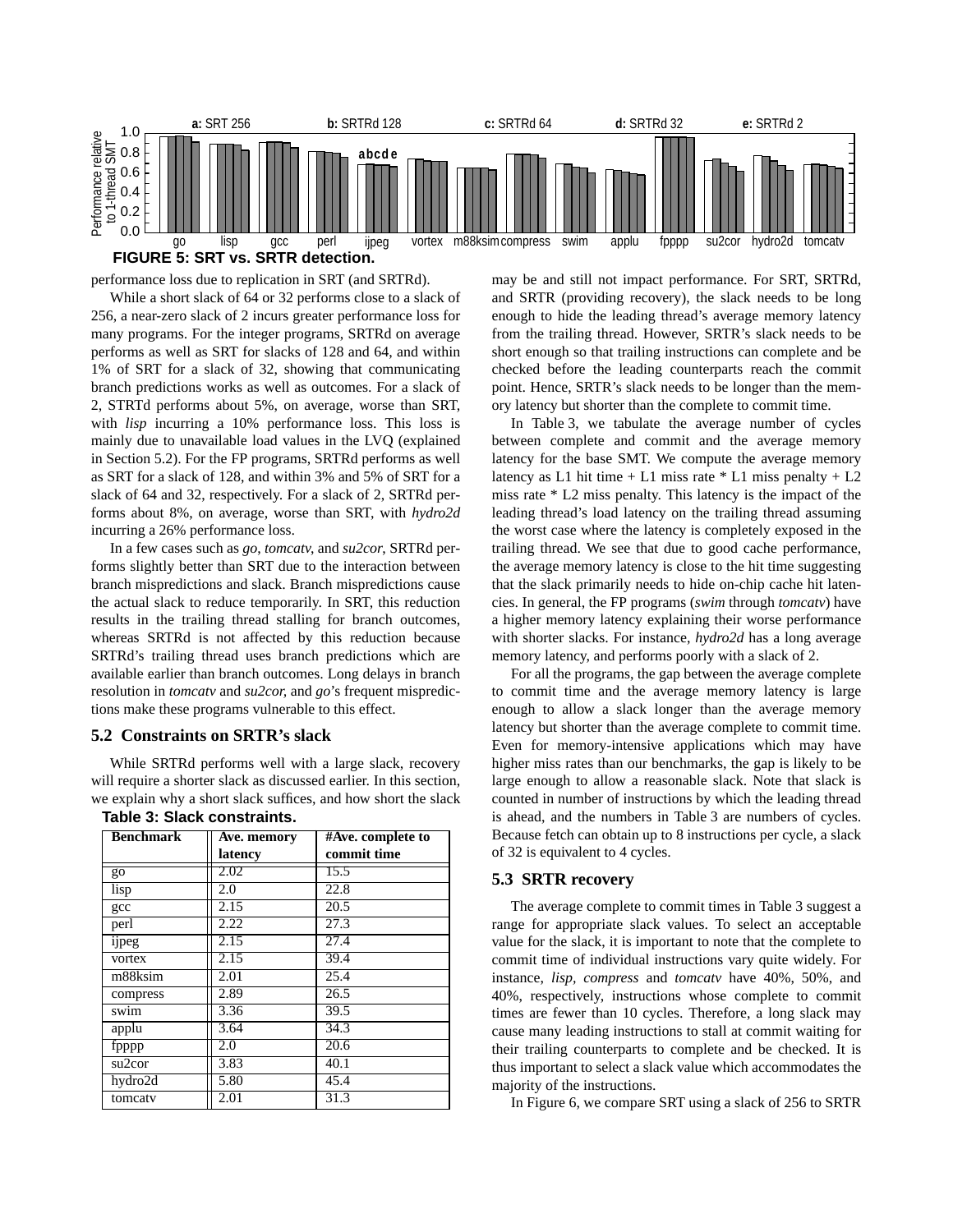

<span id="page-9-0"></span>(providing recovery) varying the slack for SRTR as 80, 64, 32, and 2. Because SRTRd using a slack of 128 performs as well as SRT, we do not show SRTRd in this graph. To isolate the effect of the slack, we use a bandwidth-unlimited (i.e., 8 ports), 128-entry RVQ (we vary the RVQ size later). We use a 256-entry BOQ, 256-entry LVQ and 256-entry StB for SRT. For SRTR, we use predQ/LVQ/StB sizes of 128/128/128 for a slack of 80, 80/96/80 for a slack of 64, 48/96/48 for a slack of 32, and 18/96/18 for a slack of 2. As in [Section 5.1,](#page-7-3) we show performance normalized to the base SMT executing only the standard program.

It can be seen that SRTR's average performance peaks at a slack of 32. For the integer programs (*go* through *compress*), SRTR using a slack of 64 and 32 on average performs 3% and 1% worse than SRT. For the FP programs (*swim* through *tomcatv*), SRTR on average performs 7% worse than SRT for both a slack of 64 and 32. As expected, decreasing the slack to 2 causes performance degradation. Increasing the slack to 80 also causes performance degradation. SRTR using a slack of 80 on average performs 5% and 9% worse than SRT for the integer and FP programs, respectively. A slack of 80 makes the leading thread stall at commit, putting pressure on the instruction window. Thus, using a slack of 32 seems to be the best choice for these benchmarks.

#### **5.4 RVQ size**

In this experiment, we measure the impact of varying the RVQ size on the performance of SRTR. RVQ entries are allocated as leading instructions enter the AL and freed in queueorder as the trailing counterparts obtain the RVQ values. Hence, the RVQ size depends on the issue queue size and the slack. In [Figure 7](#page-9-1), we compare SRT using a slack of 256 to SRTR using a slack of 32 (which was identified as the best value in the last section) and predQ/LVQ/StB sizes of 48/96/ 48, but varying the RVQ size as 128, 96, 80, and 64 entries. As before, we show performance normalized to the base SMT executing only the standard program.

It can be seen that an RVQ size of 80 entries works as well as 128 entries for all the programs. With 64 entries, while most programs experience no degradation, a few programs like *gcc*, *compress* and *su2cor* incur a small performance loss while *ijpeg*, *applu*, *hydr2d* and *tomcatv* slow down considerably. For these benchmarks, an RVQ size of 80 entries seems appropriate and achieves the same performance as a 128-entry RVQ.

#### **5.5 DBCE**

In this section, we show the effectiveness of DBCE in reducing the bandwidth demand on the RVQ. We measure the impact of RVQ bandwidth on SRTR without and with DBCE. Loads and stores do not use the RVQ and hence the RVQ bandwidth demand comes solely from the ALU/FPU and branch instructions. Both with and without DBCE, SRTR uses a slack of 32, predQ/LVQ/StB sizes of 48/96/48 entries, and an 80-entry RVQ (which was identified as the best size in the last section). We use a DCQ size of 16 (8 for each thread). We varied the DCQ size but did not find much difference mainly because the chains are broken at branches, and branch frequency impacts the chain length more than the DCQ size. Because four RVQ ports are as good as five or more for SRTR without DBCE, we vary the number of RVQ ports as 2, 3, and 4. We use SRT with a slack of 256 as the reference, and show performance normalized to the base SMT executing only the standard program.

We show the results in [Figure 8](#page-10-1). In our implementation, we assume that faults propagate through all instructions, including those that may mask faults. Because the percentage of masking instructions is usually low [10], this assumption will not affect our results significantly.

In [Table 4,](#page-10-2) we show the number of RVQ accesses elided by DBCE as a percentage of all RVQ accesses made without DBCE. On average, DBCE elides 35.3% of all RVQ accesses in both leading and trailing threads. For most programs, the percentage of elided instructions is high using a DCQ of just 16 entries because the programs have an abundance of register

<span id="page-9-1"></span>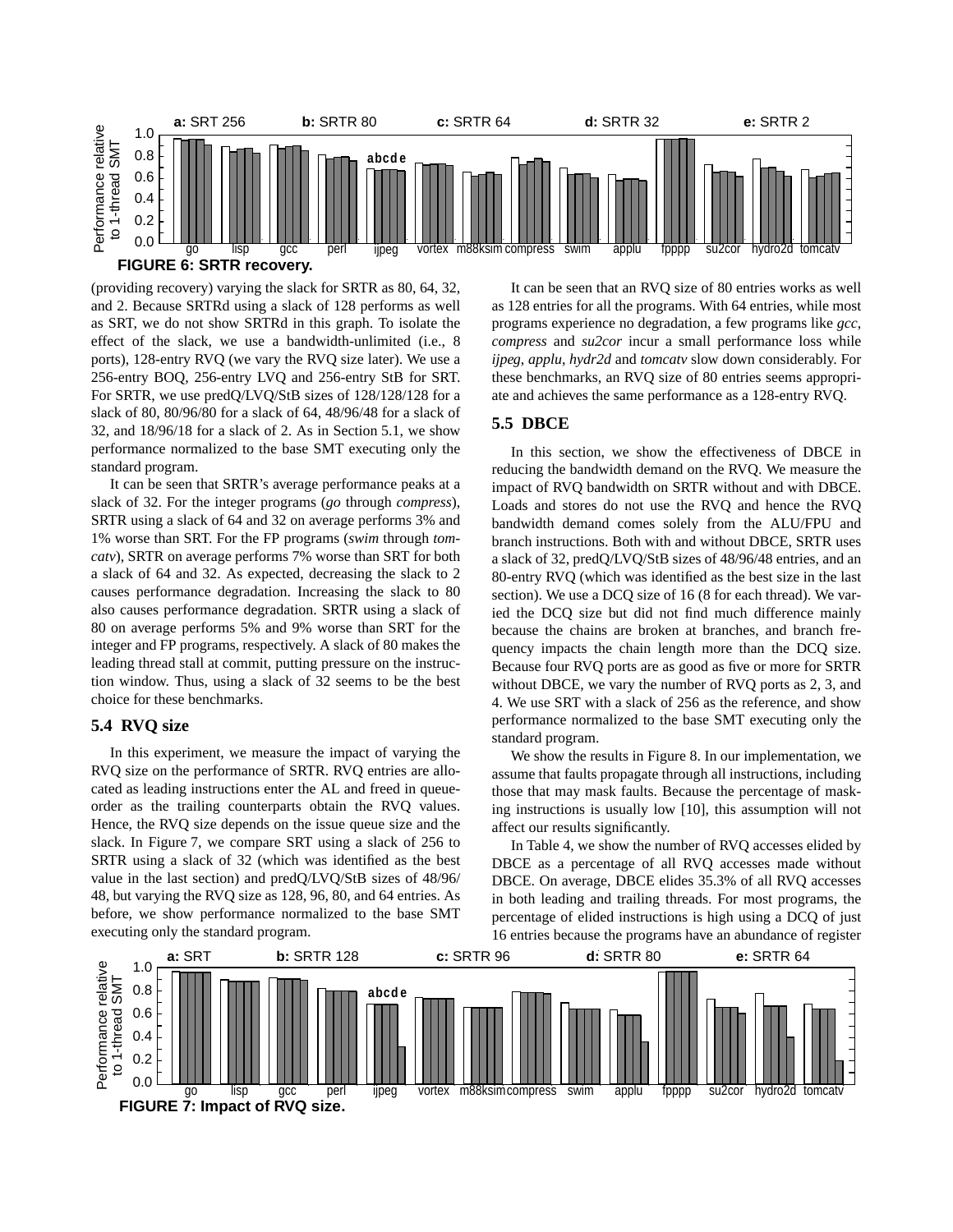| <b>Benchmark</b> | Percent           | <b>Benchmark</b>    | Percent           |
|------------------|-------------------|---------------------|-------------------|
|                  | elided            |                     | elided            |
| $g_{O}$          | 53.I              | swim                | 43.7              |
| lisp             | 24.7              | applu               | 50.1              |
| gcc              | $\overline{41.3}$ | fpppp               | 18.4              |
| perl             | 33.5              | su <sub>2</sub> cor | $\overline{40.8}$ |
| ijpeg            | 49.4              | hydro2d             | 39.5              |
| vortex           | 15.7              | tomcatv             | 35.1              |
| m88ksim          | 38.4              | <b>AVERAGE</b>      | 35.3              |
| compress         | 38.5              |                     |                   |

<span id="page-10-2"></span>**Table 4: Percent RVQ accesses elided.**

dependences in nearby instructions. The exceptions are *vortex* and *fpppp*; both programs have a high fraction (52.8% and 53.2%, respectively) of memory instructions. Because loads and stores are not included in the DBCE chains, the programs cannot elide as many instructions as the others.

Let us first analyze SRTR performance without DBCE. From [Figure 8,](#page-10-1) we see that for all the programs, a 4-ported RVQ (third bar) performs as well as an 8-ported RVQ (second bar). As the number of RVQ ports decreases from 3 to 2, most programs incur significant performance loss. For the integer programs (*go* thorough *compress*), performance drops by 2% and 18%, on average, with 3 and 2 RVQ ports, respectively, compared to 4 RVQ ports. For the FP programs (*swim* through *tomcatv*), performance degrades by 1% and 20%, on average, with 3 and 2 RVQ ports, respectively. *vortex* and *fpppp* are the two exceptions that perform as well with 2 RVQ ports as with 4 RVQ ports, because more than half of the instructions are loads and stores, and do not access the RVQ.

On the other hand, SRTR with DBCE incurs little performance loss even with two RVQ ports. Comparing four ports to two ports, performance degrades by 1% and 2% for the integer and FP programs, respectively. Note that in the case of 4 ports where DBCE is not needed, using DBCE does not degrade performance. This point implies that by exploiting complete to commit time, DBCE avoids stalling the early instructions in the chains waiting for the last instruction in the chain to complete. Looking at SRTR using 2 RVQ ports with and without DBCE, DBCE boosts SRTR's performance by 17% and 18% for the integer and FP programs, respectively.

## <span id="page-10-0"></span>**6 Related work**

Watchdog processors are the key concept behind many fault tolerance schemes [5]. The AR-SMT processor is the first to use SMT to execute two copies of the same program [12]. AR-SMT also proposes using speculation techniques to allow

communication of data values and branch outcomes between the leading and trailing threads to accelerate execution. A later paper applies the concepts from AR-SMT to CMPs [15]. SRT improves on AR-SMT via the two optimizations of slack fetch and checking only stores for an SoR that includes the register file [10]. A recent paper explores design options for fault detection via multithreading [6].

The AR-SMT paper mentions recovery stating that the state of the R-stream (which corresponds to our trailing thread) is the checkpointed state and can be used for recovery. SRTR and AR-SMT are fundamentally different ways of performing recovery, with different costs. SRTR disallows the leading thread from committing until the trailing thread completes and is checked, and uses instruction squash to rollback to a committed state before the fault. AR-SMT allows the leading thread to commit potentially faulty state, and let the trailing thread be checked upon completion of each instruction; upon detecting a fault, AR-SMT uses the trailing thread's committed state (up to but not including the fault) to restore the leading thread's state for recovery. SRTR delays the leading thread from committing and our paper shows the performance impact of this choice. AR-SMT doubles the bandwidth pressure on the data cache by requiring both threads to access the cache, while SRTR (and SRT) uses the LVQ for the trailing thread accesses. Furthermore, AR-SMT requires memory to be doubled (two copies of memory, one for each thread) because committing faulty state of the leading thread will corrupts memory. Doubling the memory size may stress the memory hierarchy and degrade performance. Because faults are not allowed to reach memory in SRTR, there is only one copy of memory in SRTR (and SRT).

DIVA is another fault-tolerant superscalar processor that uses a simple, in-order checker processor to check the execution of the complex out-of-order processor [1]. DIVA can recover from permanent faults and design errors in the aggressive processor but assumes that no transient faults occur in the checker processor itself. Other works on fault tolerance focus on functional units [11, 7, 4, 14].

A recent paper [9] proposes hardware recovery using superscalar hardware without any SMT support. The paper advocates the natural way to achieve recovery by using superscalar's rollback ability. The paper does not use the LVQ, does not address the issues related to cached loads, and claims that there is no need for any slack.

The Compaq NonStop Himalaya [3] and IBM z900 (formerly S/390) [13] employ redundant hardware to achieve fault

<span id="page-10-1"></span>